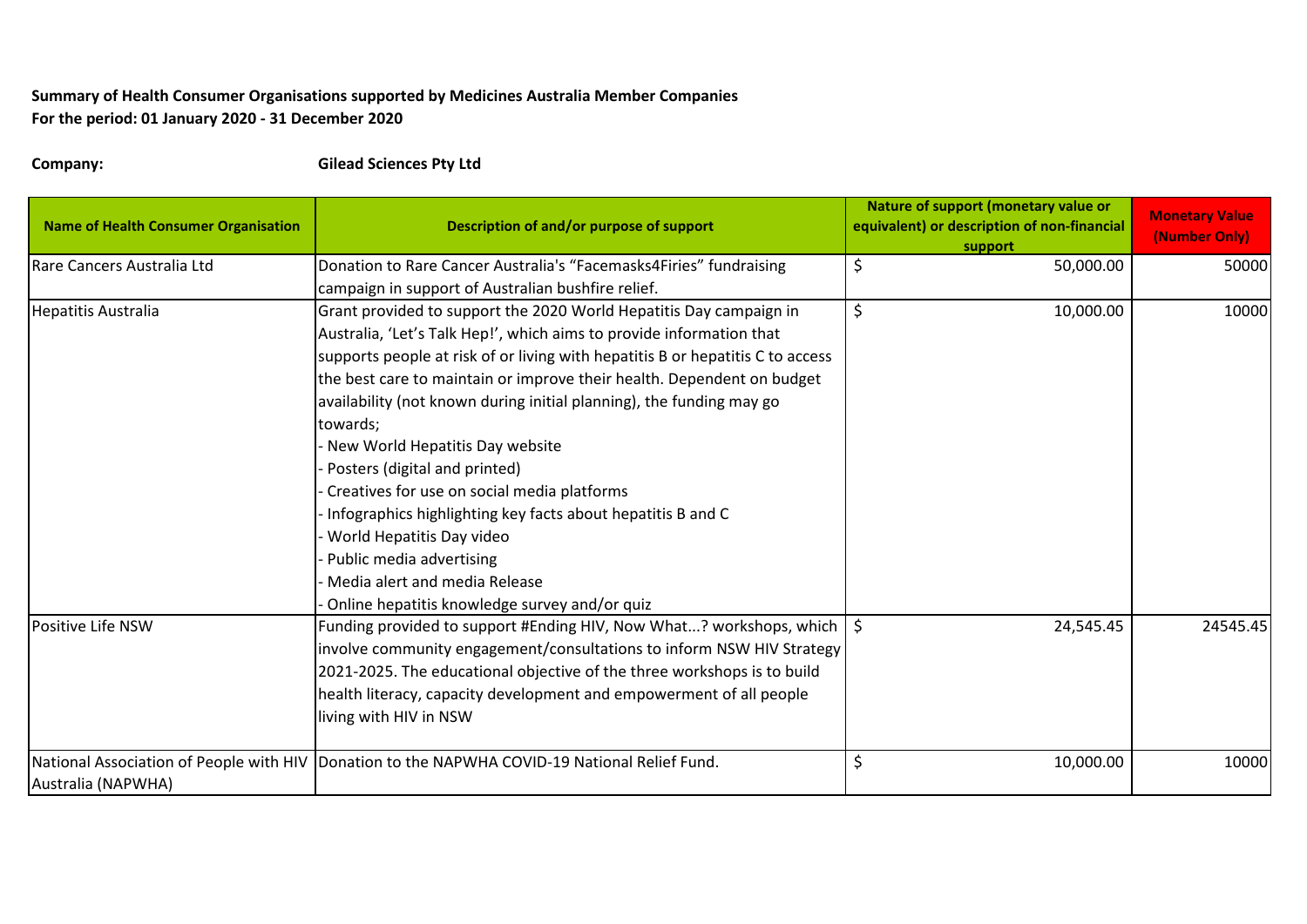| Arthritis Foundation of Australia      | Funding provided to support MyRA - Arthritis Australia's Rheumatoid<br>Arthritis Patient Support Program. This is in support of the development of<br>an innovative website and support program to provide tailored<br>information, tools and support for people living with RA, as well as their<br>carers and family. It will also become a quality resource for<br>Rheumatologists, GPs and allied health professionals.                                                                                                            | \$<br>150,000.00 | 150000   |
|----------------------------------------|----------------------------------------------------------------------------------------------------------------------------------------------------------------------------------------------------------------------------------------------------------------------------------------------------------------------------------------------------------------------------------------------------------------------------------------------------------------------------------------------------------------------------------------|------------------|----------|
| <b>Hepatitis Council of Queensland</b> | Grant provided to support the state wide elimination hepatitis media<br>campaign, in the month of July, on selected print platforms. The proposed<br>campaign theme, "Find the Hero Inside You", aims to educate the general<br>population about the liver and drawing attention to the issue of prevention<br>(vaccination for hepatitis B), early detection (testing and cure for hepatitis<br>C) particularly those living with viral hepatitis and therefore those at most<br>risk of severe liver disease including liver cancer. | \$<br>4,566.31   | 4566.31  |
| Rare Cancers Australia Ltd             | Funding provided from the Gilead COVID-19 Acute Relief and Emergency<br>Support Fund (CARES) to support Rare Cancers Australia Ltd who has been<br>seriously impacted by the COVID-19 Pandemic. Several major fundraising<br>events have been cancelled which has caused considerable financial stress<br>on the organisation.                                                                                                                                                                                                         | \$<br>45,457.12  | 45457.12 |
| Snowdome Foundation                    | Funding provided to support the Australasian Lymphoma Alliance (ALA)<br>research programs further development of the website, including the<br>"Members" area - a secure, member-only area, for project sharing,<br>educational updates and publications.                                                                                                                                                                                                                                                                              | \$<br>3,500.00   | 3500     |
| <b>ACON Health Limited</b>             | Funding provided from the Gilead COVID-19 Acute Relief and Emergency<br>Support Fund (CARES) to support the purchase of digital equipment that<br>will enable ACON Health to deliver online health promotion, peer support,<br>counselling and other services for our communities.                                                                                                                                                                                                                                                     | \$<br>38,599.00  | 38599    |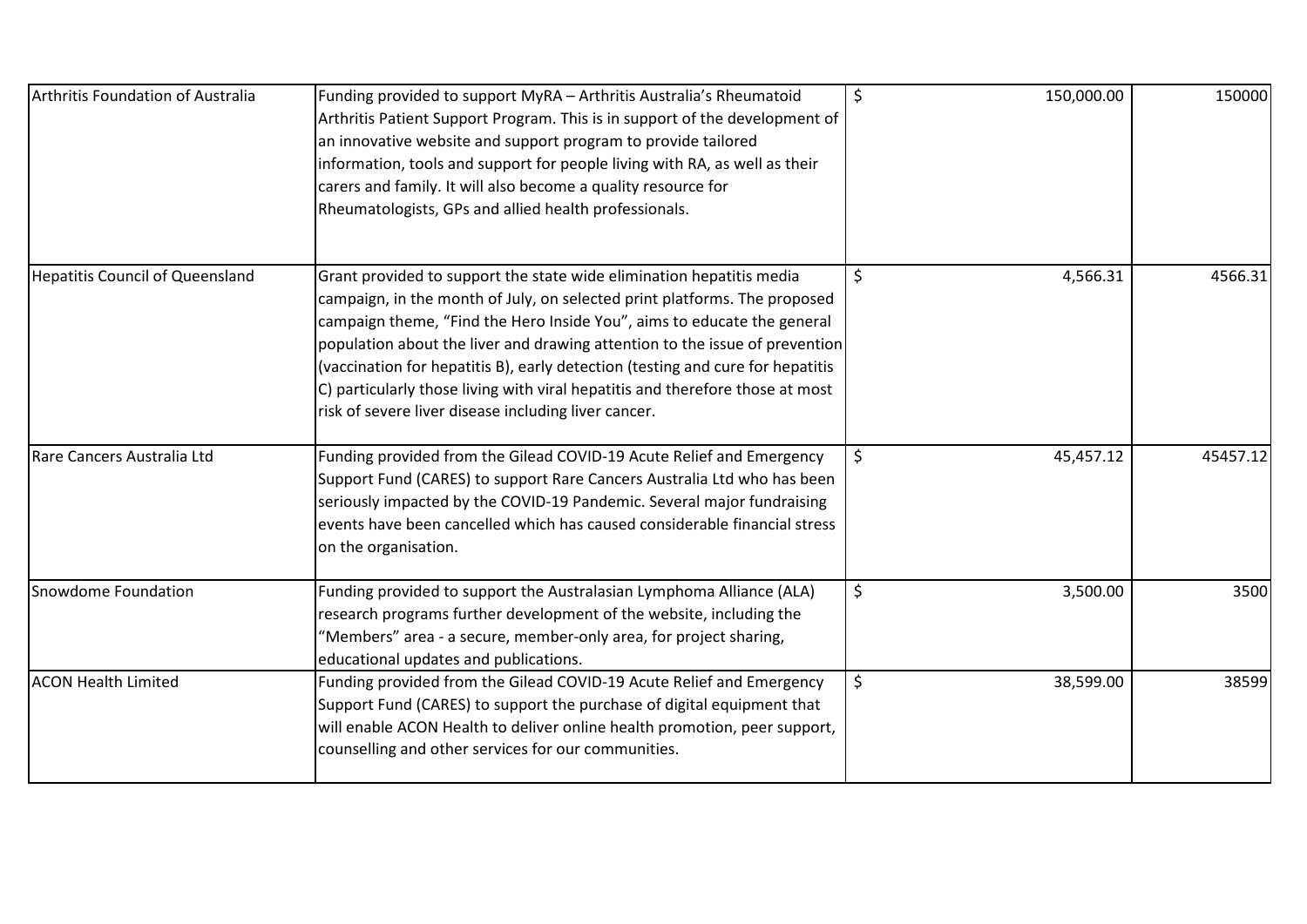| Rare Cancers Australia Ltd             | Grant provided to support the Societal Impact of Cancer Study, which aims   \$<br>to demonstrate the societal and economic value of therapeutic<br>intervention, that prolongs the lives of parents of young children.<br>The project will involve external consultants to engage in widespread<br>stakeholder consultation, and at the conclusion of which the project team<br>will produce a report capturing the return to the community of increased<br>investment in cancer care. The project outcomes to include an economic<br>model and report, federal and state government engagement, and public<br>and media engagement.                      |         | 15,000.00 | 15000 |
|----------------------------------------|-----------------------------------------------------------------------------------------------------------------------------------------------------------------------------------------------------------------------------------------------------------------------------------------------------------------------------------------------------------------------------------------------------------------------------------------------------------------------------------------------------------------------------------------------------------------------------------------------------------------------------------------------------------|---------|-----------|-------|
| <b>Hepatitis Victoria</b>              | Funding provided from the Gilead COVID-19 Acute Relief and Emergency<br>Support Fund (CARES) to support the leadership and coordination of the<br>community response to liver disease within the COVID-19 context by:<br>- Reorientate school and community education to digital platforms<br>- Reorientate workforce training initiatives<br>- Expand content and reach of Living Well lifestyle guides<br>- Develop and license associated electronic tools and software<br>- Develop supportive communication and engagement plan to build<br>awareness<br>- Resourcing of additional specialist advice to assist in navigating program<br>of adaption | \$      | 45,000.00 | 45000 |
| <b>ACON Health Limited</b>             | Pride in Diversity Membership Fees                                                                                                                                                                                                                                                                                                                                                                                                                                                                                                                                                                                                                        | \$      | 2,675.00  | 2675  |
| <b>Hepatitis Council of Queensland</b> | Grant provided to support education to prisoners about the importance of<br>early detection, testing and cure for hepatitis, and to upskill the<br>correctional officers workforce in the benefits of hepatitis C treatment for<br>prisoners                                                                                                                                                                                                                                                                                                                                                                                                              | $\zeta$ | 7,500.00  | 7500  |